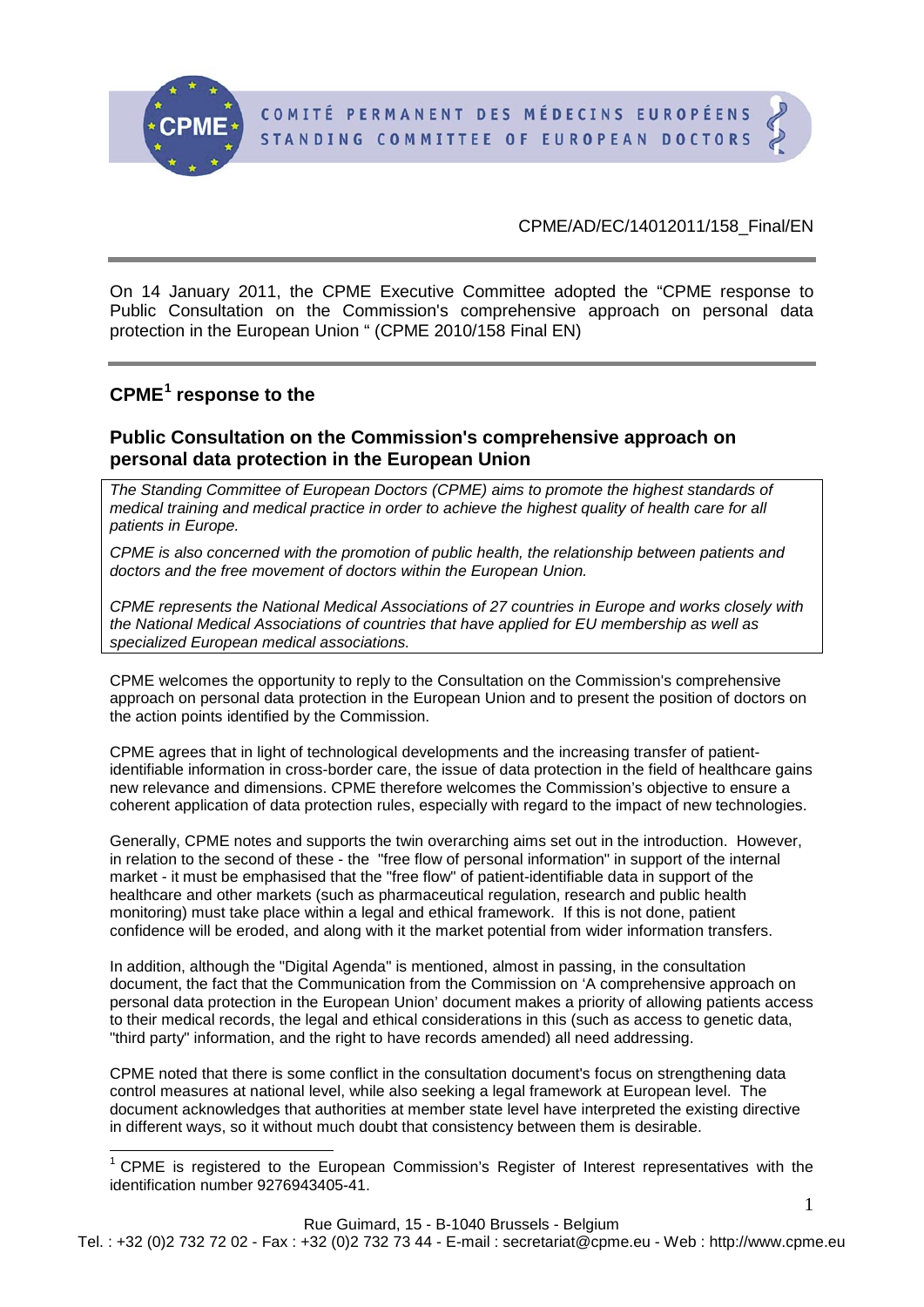The fundamental doctor-patient relationship is built on the premise of confidentiality and trust. All data contained in medical records (written and electronic) should therefore be considered to be sensitive personal data and must be afforded the highest possible level of protection in order to ensure that these key principles are upheld. CPME supports the Commission's plans to review the categorisation of 'sensitive data' so as to include genetic data, which should enjoy the best possible protection especially with regard to parties outside the health services. Genetic data is especially problematic, since information about one individual has direct relevance for others. CPME would support a separate review of the concept of "ownership" of such data.

Patient data should be stored securely and protected from unauthorised access, which is especially relevant for data stored electronically. This includes limiting access to patient data to the healthcare professionals involved in their care and the scope of data necessary to their treatment. Furthermore, technologies for processing patient data should provide for the possibility to trace access attempts and track corrections made to the patient records, by providing a clear data trail. Insufficient or insufficiently enforced authorisation mechanisms carry the danger that safeguards are circumvented and patient data becomes accessible arbitrarily, thus violating the premise of patient-doctor confidentiality and also patients' rights derived from European and international law, e.g. Art. 8 of the Charter of Fundamental Rights as well as Art. 8 of the European Convention on Human Rights and Fundamental Freedoms and the Convention for the Protection of Individuals with regard to Automatic Processing of Personal Data. A recent situation in Belgium has lead to the matter being brought to the attention of the European Court of Human Rights.

A significant problem, in relation to patient data, is a strong variation in approach to consent. CPME believes that implied (verbal) consent is required for the collecting and sharing of patient information in support of immediate healthcare, but also believes that a higher level of consent is needed for secondary use of data, including financial and clinical audit, and research. Much of these concerns can be addressed if such data is fully anonymised. CPME welcomes the Commission's commitment to enhance legal certainty as to patients' rights to access and amend their data. In the framework of electronically processed data, CPME encourages that a data collector should not be allowed to use any data without the data subject having online access to the same data, to the access log of people using this data and to the particular rules regulating access to this particular data. Any exception from this general rule should be explicit and agreed upon by the data subject or his or her substitute. In addition, patients should have the option of restricting access to highly sensitive data to a limited number of healthcare professionals.

CPME supports the Commission's plans to enhance the legal provisions to sanction the accessing and processing of patient data by unauthorised parties including non-medical entities such as insurances or public authorities. Such sanctions should be directed at data holders and processors, with clear and uniform penalties across member states.

In the context of the provision of cross-border healthcare, as currently discussed in the context of the legislative proposal COM/2008/414/FINAL on patients' rights in cross-border healthcare, the implications for the security of patient data reach a new dimension. A particular problem for doctors involved in transferring data from one jurisdiction to another is a lack of knowledge about how that data will be handles upon reception. Greater clarity and harmonisation will assist the taking of valid consent for the transfer. CPME reaffirms its position on the need to provide for interoperable and secure systems of data transfer between Member States to maintain medical confidentiality and patient safety. In cases of cross-border transfer of information it is of utmost importance to ensure that patients' have full information and legal certainty as to their rights and have given their explicit consent to the transfer and processing of their data.

When viewing the cross-border transfer of data against the background of cloud-computing technologies<sup>[2](#page-1-0)</sup> it is important to note that while these technologies may assist patient access to

-

2

<span id="page-1-0"></span> $2$ , i.e. location independent computing, whereby shared servers provide software, resources and data to computers and other devices on demand. The principle concept of cloud computing is that the computing i.e. the processing (and the related data) is not in a specified, known or static place(s) known as 'the cloud'. Generally, cloud computing customers do not own the physical infrastructure, instead avoiding capital expenditure by renting usage from a third-party provider. The consumer bears no costs beyond the payment for resources that are actually used.